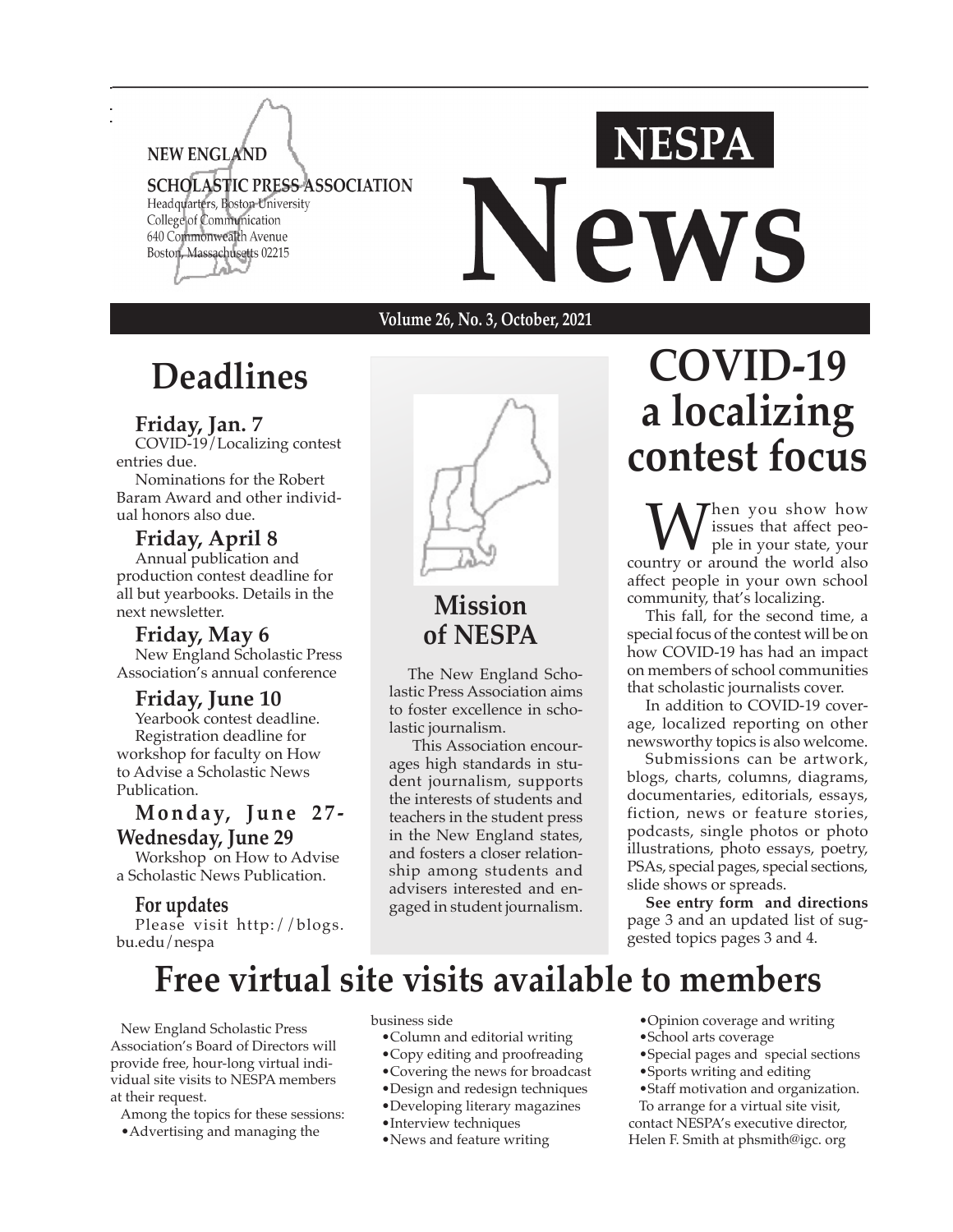#### = **page 2 NESPA News October, 2021**

# **How to join NESPA**

### **Entry fees and related information**

The New England Scholastic Press Association is dedicated to helping students and their advisers produce publications and broadcast programming of excellence.

#### **NESPA provides**

•an annual conference

•contests with awards for broadcast, print, print/ online and online only media evaluated as a whole

•evaluations and critiques of broadcast programs, magazines, newspapers, print/online publications,

•**Membership fee is \$50 for each school** entering publication and/or broadcast units. This change is to encourage more scholastic media including magazines and yearbooks to participate.

•Members pay NO registration fee for their advisers and up to six students at the annual conference.

• All other students from a member school pay a conference registration fee of only \$3 each.

•Non-members' fee for registration at the conference is \$5 for each student and faculty adviser.

•Membership fee applies to all publications and pro-

online only publications and yearbooks

•fall workshops

•professional development for news publication advisers in summer workshops

- •special awards in a range of categories
- •individual consultations
- •resources for skill development
- •free virtual site visits to member schools
- •special benefits for member schools including dis-

counts on contest and convention fees.

### **NESPA members and non-members**

ductions from a member school. Contest entries can include broadcast, magazine, newspaper, yearbook, print/online or online publications.

•Non-members' contest fees: \$15 per broadcast, magazine, newspaper, yearbook, newspaper/online, or online/multimedia publications and production contest entry.

•Members' fee for each special achievement or localizing entry submission is \$1.50.

•Non-members' fee is \$2.50 for each special achievement or localizing entry submission.

| Address<br>city<br>street<br>Adviser(s) name(s)                                                   | e-mail<br>zip<br>state                                                                                                                                               |
|---------------------------------------------------------------------------------------------------|----------------------------------------------------------------------------------------------------------------------------------------------------------------------|
|                                                                                                   |                                                                                                                                                                      |
|                                                                                                   |                                                                                                                                                                      |
|                                                                                                   |                                                                                                                                                                      |
| Editor(s) in chief name(s)                                                                        |                                                                                                                                                                      |
| NESPA membership (\$50)                                                                           | Membership, which is by the school, includes free<br>localizing contest entries, free virtual site visits.                                                           |
| Publication/broadcast                                                                             | Make checks out to NESPA. Include Special<br>Achievement contest entry fees. Dues are for peri-<br>ods January 1-December 31. NESPA does not accept<br>credit cards. |
| contest entry fee (s)                                                                             |                                                                                                                                                                      |
| Localizing contest entry fees                                                                     |                                                                                                                                                                      |
| Check/money order enclosed                                                                        |                                                                                                                                                                      |
|                                                                                                   |                                                                                                                                                                      |
| Mail print entries, forms and checks to NESPA's executive director at the association's temporary |                                                                                                                                                                      |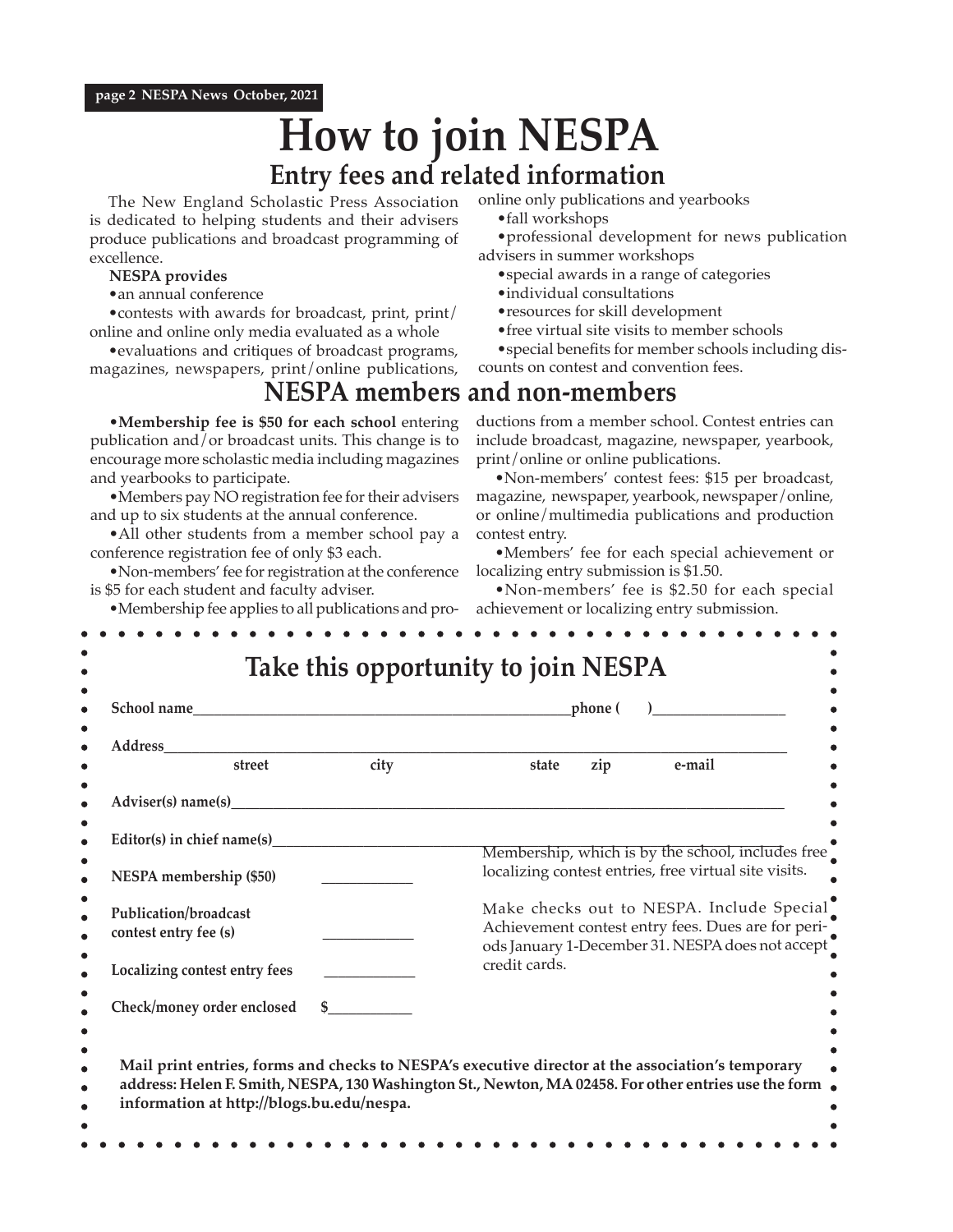# **Localizing Contest: updated list of topic ideas**

1. absentee voting

- 2. accreditation of your school
- 3. ageism
- 4. AIDS awareness and prevention
- 5. air pollution
- 6. allergies
- 7. anorexia
- 8. application processes
- 9. artificial turf
- 10. attention deficit disorder
- 11. babysitting as an income source
- 12. beach safety
- 13. being bi- or tri-lingual
- 14. bicyclists and the law
- 15. Black Lives Matter protests
- 16. blizzards
- 17. booster shots
- 18. breathalysers 19. building repairs
- 20. bullying
- 21. caffeine addiction
- 22. cancer
- 23. cell phones
- 24. children's rights in custody dis-
- putes
	- 25. civil rights
	- 26. climate change
	- 27. coin collections
	- 28. school districts' collaboration
	- 29. college admission standards
	- 30. community service opportunities
	- 31. composting/waste disposal
- 32. concussions
- 33. construction of school buildings
- 34. cosmetics
- 35. credit cards
- 36. cystic fibrosis
- 37. curfews
- 38. dating violence
- 39. Deaf cultures
- 40. depression
- 41. distance learning
- 42. dress codes
- 43. drive-ins
- 44. droughts
- 45. drug use
- **List continues page 4** 46. dual citizenship

# **Staffs, advisers can nominate professionals for awards**

Staffs and advisers can nominate individuals who contribute significantly to New England's scholastic press for special awards.

**The Robert Baram Award** honors distinguished advisers from this region who have helped students raise their sights and standards in the practice of school journalism.

The award is named for the late Robert Baram, founder and for 46 years NESPA's executive director.

Consideration for the award is based on an adviser's

•contributions to the cause of ethical, thorough and articulate scholastic journalism in the adviser's school and community; and

•support for school journalists in all facets of their efforts to present credible, useful material to their audience.

**The Freedom to Write Award** honors school administrators who actively inspire students and faculty to use journalism as a way to participate more fully in a democratic society.

**Awards of Special Recognition** honor professors and members of the professional press.

Please send nomination materials to Helen F. Smith, executive director, New England Scholastic Press Association, at the temporary mailing address due to the COVID-9 pandemic: 130 Washington St., Newton, MA 02458.

Winners will receive their awards at the annual conference in May, 2022.

# **Entry form for 2021 COVID-19/ Localizing Contest**

| publication/broadcast name__________________________________web link (if applicable)________________ |
|------------------------------------------------------------------------------------------------------|
|                                                                                                      |
|                                                                                                      |
|                                                                                                      |
|                                                                                                      |
|                                                                                                      |

**Mail print entries to NESPA's executive director at the association's temporary address: NESPA, 130 Washington St., Newton, MA. For other entries, use http://blogs.bu.edu/nespa.**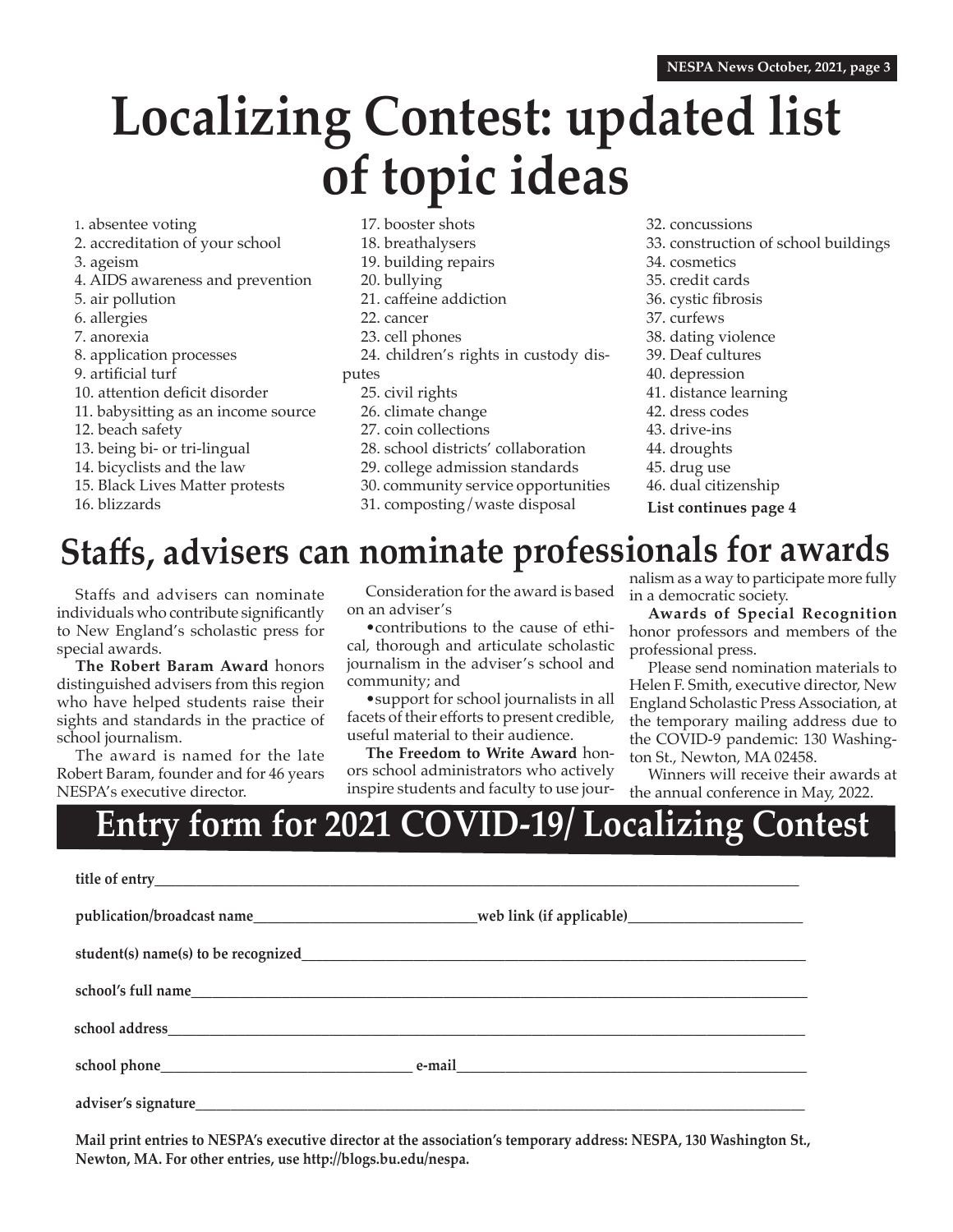## **Localizing Contest: updated list of topic ideas**

**Continued from page 3** 47. earthquakes 48. e-books 49. e-cigarettes 50. elections 51. electric cars 52. eligibility for athletes 53. email hacking 54. endangered species 55. environmental activism 56. erosion 57. exchange programs 58. Facebook 59. fake news 60. fashion design 61. federal aid to education 62. First Amendment issues 63. fishing industry 64. fitness and its challenges 65. flooding 66. food pantries 67. food safety 68. food trucks 69. foreclosures 70. funding for the arts 71. gambling 72. gap years 73. gardening 74. gas prices 75. global warming 76. gluten-free trend 77. going green 78. grading systems 79. guitar players 80. gun control and gun laws 81. hazing 82. head injuries 83. health insurance 84. hiring policies 85. Holocaust 86. homelessness 87. honor codes 88. hospitals 89. human rights 90. hunger 91. hunting 92. hurricanes 93. immigration and emigration 94. Internet use and misuse 95. internships and summer jobs 96. job market 97. job shadowing

98. jury duty 99. Korean War 100. laws affecting teens' jobs 101. length of school day 102. masks 103. mail-in ballots 104. micro-credit 105. military and scientific advances 106. military recruiting 107. minimum wage 108. motorcyles 109. mountain climbing 110. museums 111. noise pollution 112. nutrition 113. obesity 114. online shopping 115. open meeting laws 116. opioid issues 117. parking problems 118. parks 119. pipelines 120. plastic bags 121. politics and personality 122. poll workers 123. pollution 124. postal service 125. power outages 126. privacy 127. professional sports 128. public art 129. public transportation 130. puppetry 131. racism 132. ranked choice voting 133. recycling 134. refugees 135. regional stereotypes 136. renaming monuments 137. restaurant jobs 138. ROTC 139. SAT prep options 140. SATs 141. scholarships' availability 142. school accreditation 143. school bus safety 144. school lunches 145. school safety standards 146. school schedules 147. scooters 148. slang

149. sleep deprivation 150. social networking sites 151. solar eclipse 152. solar panels 153. space exploration 154. special education 155. sports-related injuries 156. stage fright 157. standardized testing 158. steroids 159. stipends for club advisers 160. stocks and bonds 161. substance abuse 162. subways 163. tanning 164. tattoos 165. taxes 166. teacher evaluation systems 167. teachers' pay scales 168. teachers' unions 169. teenage parents 170. teens' rights at work 171. teenagers' sleep patterns 172. texting and driving 173. tipping 174. tornadoes 175. tourism 176. traffic tie-ups 177. traveling by plane 178. Twitter 179. unemployment 180. unions 181. United Nations 182. U.S. citizenship 183. user fees 184. vaccination procedures 185. vegan diets 186. veterans 187. video games 188. virtual learning 189. volunteer jobs 190. voter registration 191. walking tours 192. water pollution 193. weather 194. webinars 195. web sites 196. welfare 197. wheelchairs 198. wind turbines 199. women's issues 200. zoom meetings